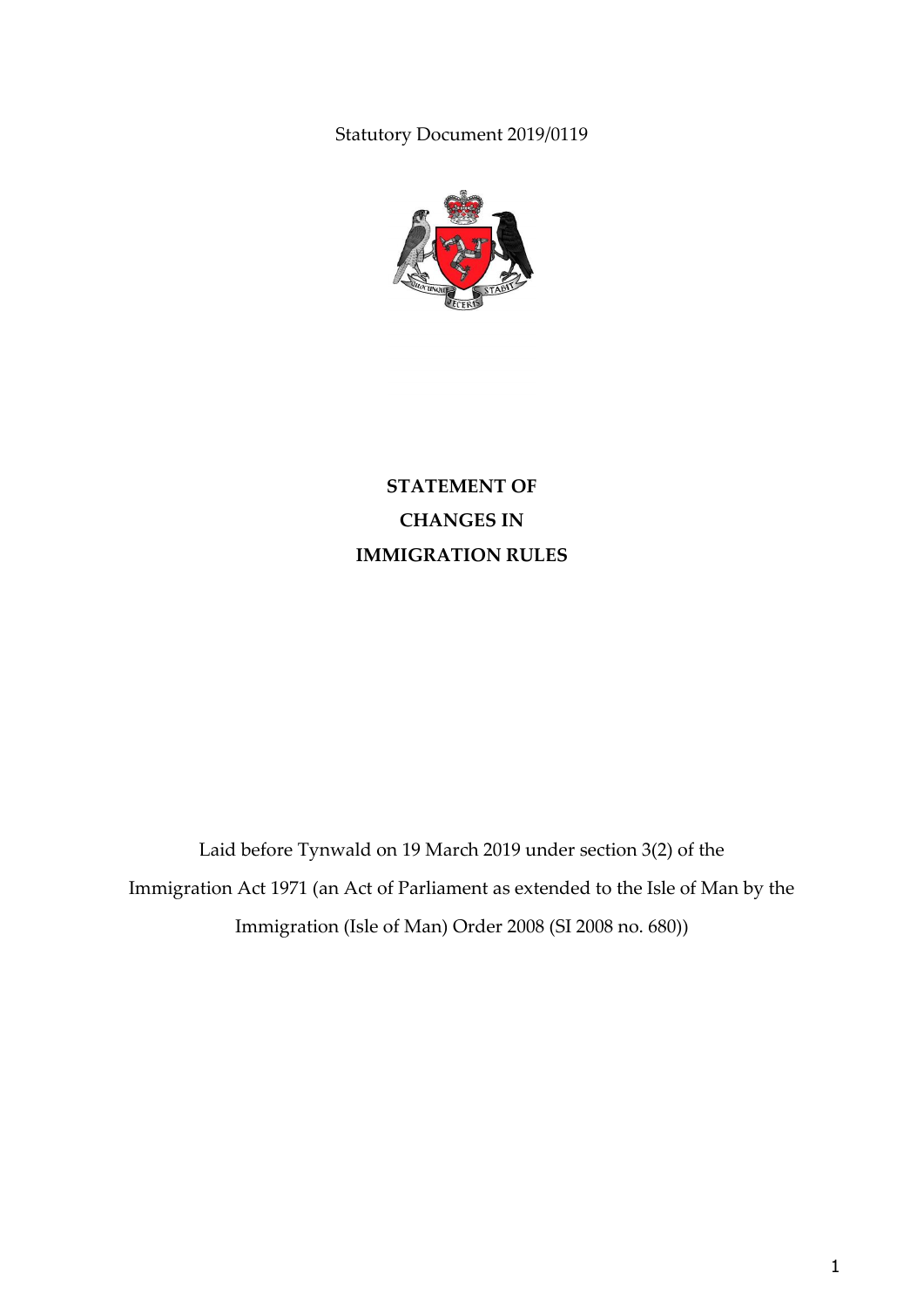The Council of Ministers has made the following changes to the Immigration Rules laid down by it as to the practice to be followed in the administration of the Immigration Act 1971<sup>1</sup> (of Parliament) as it has effect in the Isle of Man<sup>2</sup> for regulating entry into and the stay of persons in the Isle of Man and contained in the Statement laid before Tynwald on 17<sup>th</sup> May 2005<sup>3</sup>.

All changes set out in this statement take effect from 19 February 2019.

## **Revocation of SD 2018/0328**

The Statement of Changes in Immigration Rules SD 2018/0328 made by the Council of Ministers on 31 January 2019 and laid before Tynwald on 19 February 2019, is revoked.

 $\frac{1}{1}$ 1971 c.77

 $2$  See the Immigration (Isle of Man) Order (S.I. 2008 No 680)

<sup>3</sup> S.D. 62/05 amended by S.D.692/05, S.D. 442/06, S.D. 547/06, S.D. 781/06, S.D. 871/06, S.D. 124/07, S.D. 303/07, S.D. 534/07, S.D. 02/08, S.D. 500/08, GC 32/09, GC 35/09, GC 14/10, GC 26/10, GC 02/11, SD 518/11, SD 40/12, SD 0288/12, SD 0625/12, SD 0657/12, SD250/13, SD 302/13, SD 345/13 ,SD 2014/0004, SD 2014/0082, SD 2014/241, SD2014/314 , SD2014/324, SD2015/0265, SD2015/0386, SD2016/0092, SD2016/0175, SD5016/0211, SD2017/0066, SD2017/0183, SD2017/0314, SD2018/0084, and SD2018/0134.